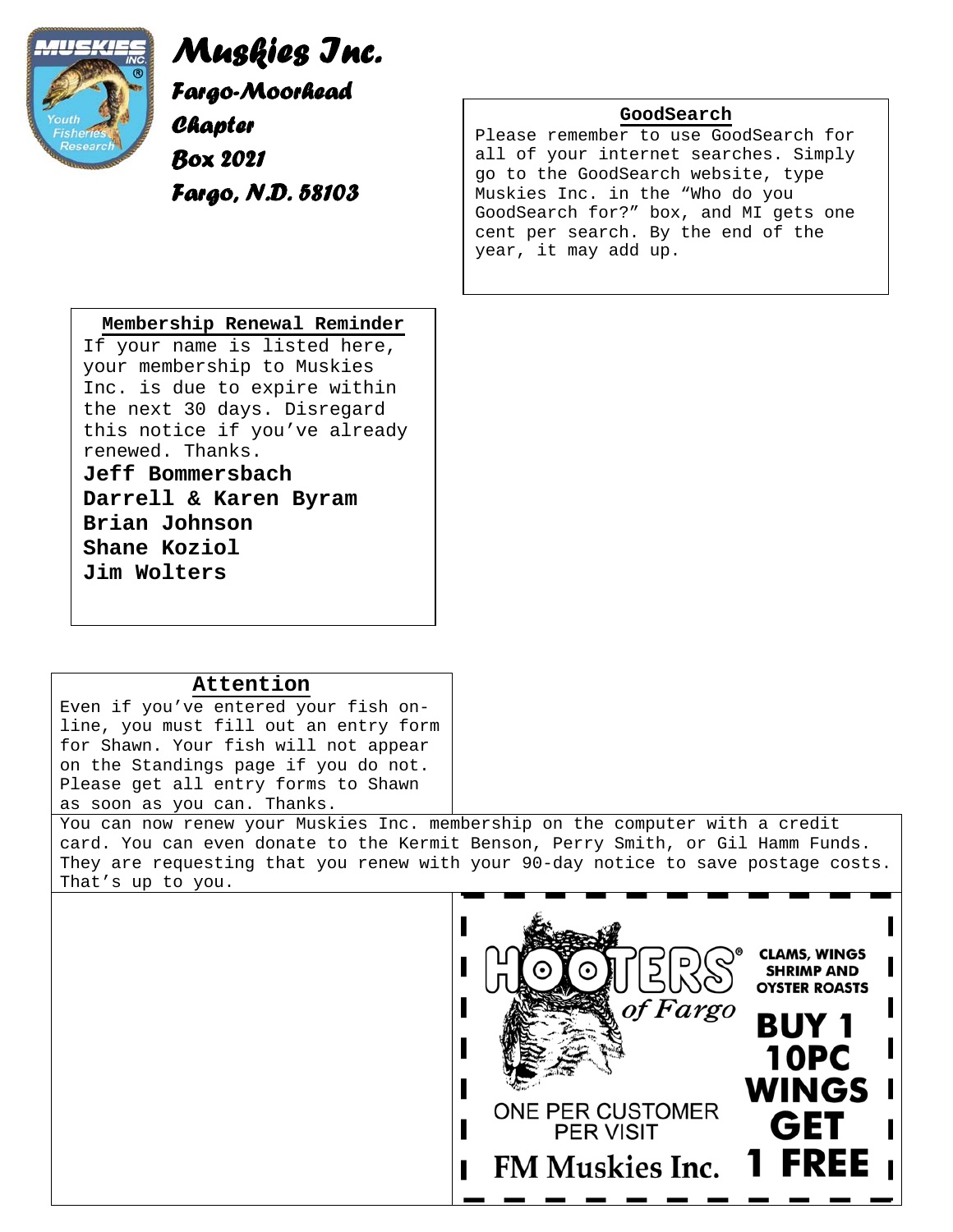## **FM Muskie, Inc. Officers**

#### *President*

Mark Stenger 47629 353 $^{rd}$  Ave. Frazee, MN. 56544 218-342-2743 E-mail: stenger@eot.com *Vice President* Chris Schrom 513 12th St. E. West Fargo, ND. 58078 701-282-3920 E-mail: f11bmb@aol.com *2nd Vice President*

Jon Holman 218-498-2202

### *Secretary*

Shawn Earley 3220  $12^{th}$  St S, Apt 205 Moorhead, MN 56560 701-306-7228

## E-mail:

musky\_45@yahoo.com *Treasurer*

Rick Eagleson 1521 S  $12^{th}$  St Fargo, ND 58103 701-235-6536 *RVP* Brett Waldera 1656  $8^{th}$  St. E. West Fargo, ND. 58078 701-298-9032 E-mail:

## bjwaldera@i29.net

## **Board Of Directors**

Jon Jacobson – 701- 212-3720 Bob Collins – 218-847- 7714 Ed Sweeney – 701-282- 6000 Bud Anderson- 320-762- 9977 Paul Haug – 701-280- 2755 Jeff Cadwell – 218- 234-5633 Joe Hardy – 320-763- 7755 Ben Swanson – 701-293- 9643 Brian Grote – 218-790- 0275

Ron Teschner- 701-642-3368

Newsletter Editor/Publisher, Club Photographer, ALD, Research Director, Chapter News Writer **Brad Waldera** 

**At our last meeting:** President Mark Stenger began the meeting by talking about our largest yearly fundraiser, Angler's Night. It was held on February  $1^{st}$ , and once again, it was a huge success. Rick may give us an update on the amount of money raised when we meet at the February meeting. At the January meeting a sign-up sheet was passed around. The same names seem to appear on it every year. It is just as much fun to work at this event as it is to attend it, so please sign up to help next year. You'll be glad you did.

I talked about the Motion I plan on presenting at the Spring Board meeting, and it was decided that it be presented by our Chapter, rather than by me, personally. This means it has the full support of our Chapter. Thanks guys.

I then talked about a new fundraising technique that MI International has begun. For once, it is something we can't possibly lose money on. It's called **GoodSearch**, and it works like this: Go to the GoodSearch website, type Muskies Inc. into the "Who do you GoodSearch for?" box, then do your internet searches just as you normally would with Google or Yahoo. Muskies Inc. receives one cent for each time you use GoodSearch. It doesn't sound like much, but some companies raise over \$2000.00 per year this way. The money raised may go to Youth, Fisheries, and Research, so we'd start each year with a little money going into those accounts. I'm not 100% sure that has been finalized yet, but that was the tentative plan. Check it out and see what you think of GoodSearch.

Brett talked about the Strategic Planning Commission's plan on restructuring Muskies Inc. They'd like to streamline the organization and cut down on the amount of voting members of the Board of Directors. They feel 15 voting members would be adequate, and would also like to hire an Executive director to run the day-to-day operations of the organization. Watch future newsletters for information on when our Chapter's Board will be fully discussing this plan in detail.

Congratulations to Will Hardy, Joe Hardy, Evan Twa, and Jerry Sondag. Jerry had the International Lunker of the month for November, Evan finished 1<sup>st</sup> in the Junior division, and Joe and Will were top 10 finishers in the Mens Masters division of the International Members Only Fishing Contest. I believe all will receive plaques at the Awards banquet in Columbus, Ohio. Great job, guys.

**Brad Waldera-Newsletter Editor**

#### **At the next meeting:** Our speaker wasn't confirmed by the time the this newsletter went to print. There will be plenty to talk about the plenty to talk about the plenty to talk about the plenty of the plenty of the plenty of the plenty of the plenty of the plenty of the plenty of the *Special Notice*

Our Awards Night Banquet will be held on March 16<sup>th</sup>, at the West Fargo VFW. Doors will open at 6pm with dinner served a short while later. The meal will consist of Prime Rib or Shrimp, but we must know your preference in advance. Please let Brian Grote know your choice at the February meeting, or by phone, to make sure we have enough food available for everyone attending. The cost is \$15.00 per person. This is always a fun evening, so please come and show your support for the members of our Chapter who had successful fishing seasons. There is also a raffle held with nice prizes available. Be there.